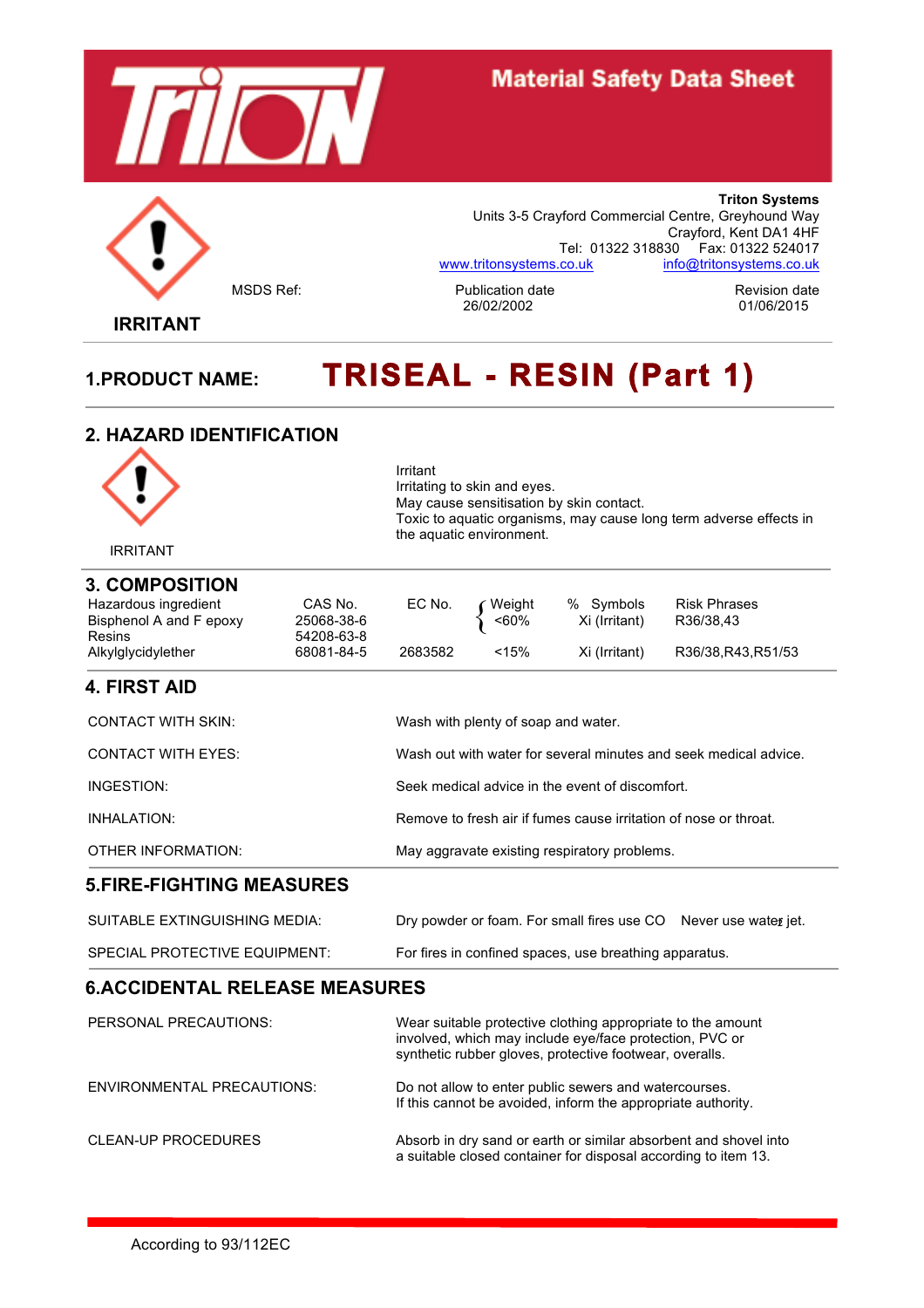

### **7.HANDLING AND STORAGE**

HANDLING PRECAUTIONS **Observe good hygiene standards and minimise skin contact.** Wear suitable protective clothing according to item 8. Avoid open flames and sources of ignition.

STORAGE INFORMATION Keep containers tightly closed in a cool place, out of direct sunlight. Keep stored well ventilated.

### **8.EXPOSURE CONTROLS/PERSONAL PROTECTION**



Where prolonged or repeated exposure is likely, protective clothing should be worn, including eye protection and PVC or synthetic rubber gloves.

Wash hands and exposed skin before meals and after work. Do not eat, drink or smoke whilst handling the product. Do not wear contaminated clothing. Ventilate confined spaces thoroughly.

EXPOSURE LIMITS None prescribed in EH40 Slight irritant, not considered hazardous.

### **9.PHYSICAL AND CHEMICAL PROPERTIES**

| Appearance                  | <b>Red Liquid</b> | Oxidising<br>Properties      | None                |
|-----------------------------|-------------------|------------------------------|---------------------|
| Odour                       | Faint             | Vapour Pressure              | No Data             |
| pH                          | N/A               | Relative density             | $1.13(25^{\circ}C)$ |
| <b>Boiling Point</b>        | $200^{\circ}$ C   | <b>Bulk density</b>          | Not Relevant        |
| <b>Melting Point</b>        | Not Relevant      | <b>Viscosity</b>             | No data             |
| <b>Flash Point</b>          | $>150C$           | Solubility                   | Insoluble in water  |
| Autoignition<br>temperature | No data           | <b>Partition Coefficient</b> | No data             |
| <b>Explosive properties</b> | No data           | Other data                   |                     |

| Oxidising<br>Properties      | None                |
|------------------------------|---------------------|
| <b>Vapour Pressure</b>       | No Data             |
| Relative density             | $1.13(25^{\circ}C)$ |
| <b>Bulk density</b>          | <b>Not Relevant</b> |
| <b>Viscosity</b>             | No data             |
| Solubility                   | Insoluble in water  |
| <b>Partition Coefficient</b> | No data             |
| Other data                   |                     |

### **10.STABILITY/REACTIVITY**

STABILITY: STABILITY: Stable under normal conditions of use.

CONDITIONS TO AVOID: High temperatures (degrades resin).

MATERIALS TO AVOID: Strong oxidising agents, strong acids and bases.

### **11.TOXICOLOGICAL INFORMATION**

No available data on acute toxicity. Irritating to eyes. A mild skin irritant and mild sensitising agent.

### **12.ECOLOGICAL INFORMATION**

| MOBILITY:      | Low soil absorption                                                  |
|----------------|----------------------------------------------------------------------|
| DEGRADABILITY: | Not easily biodegradable.                                            |
| ACCUMULATION:  | There is potential for bioaccumlation. Biomagnification is unlikely. |
| ECOTOXICITY:   | Toxic to aquatic organisms.                                          |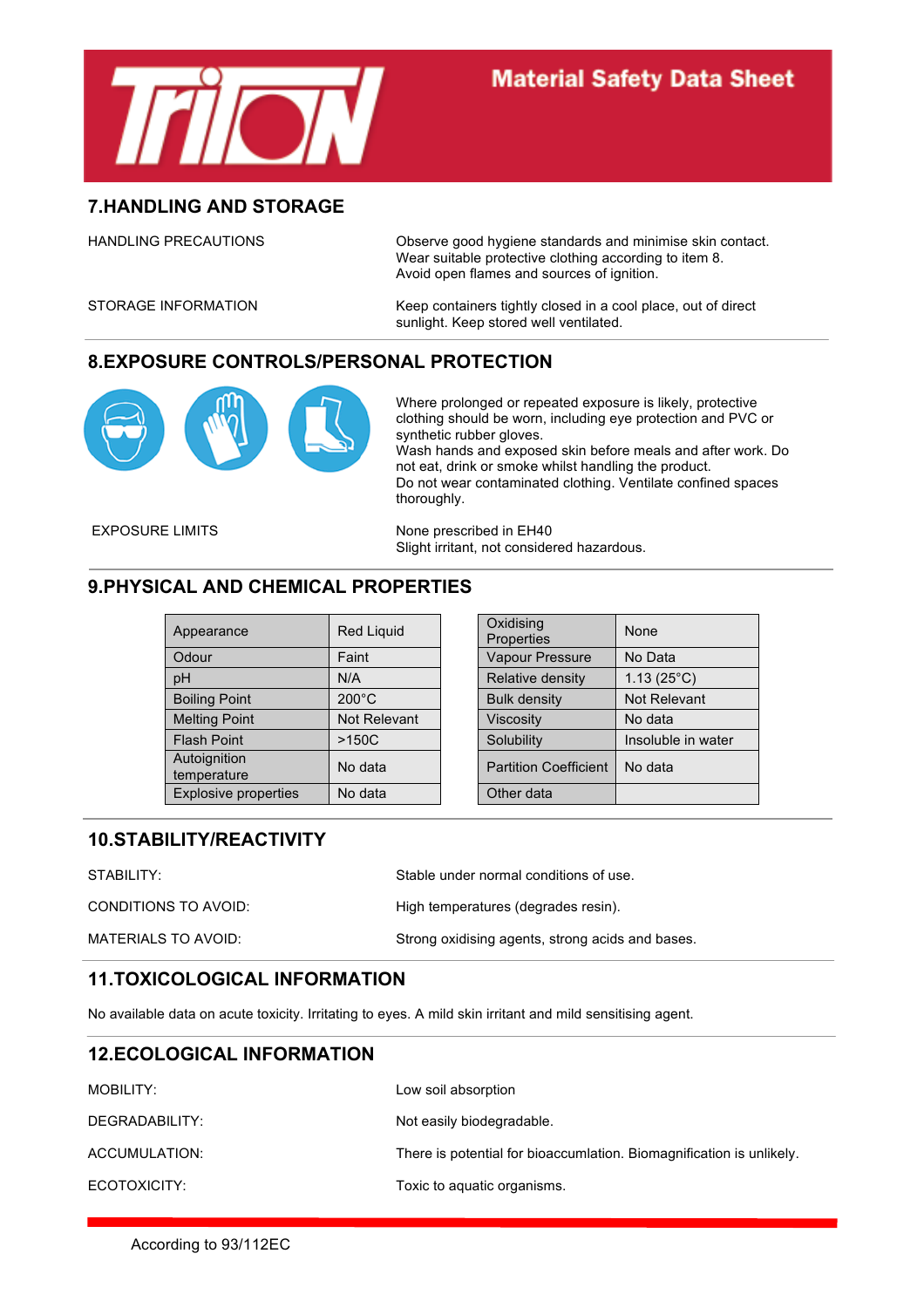

### **13.DISPOSAL CONSIDERATIONS**

DISPOSAL OF PRODUCT: Chemical residues are normally regarded as Special Waste. Dispose of in accordance with local and national regulations (incinerate or landfill).

DISPOSAL OF PACKAGING: Uncleaned packaging should be treated as for the product.

### **14. TRANSPORT INFORMATION**

UN NO. 3082 PROPER SHIPPING NAME Liquid epoxy resin ADR/RID Class 9 No/letter:11-C IMCO

PACKING GROUP III

MFAG Table No. EmS No. IATA/IACO Class 9 Environmentally hazardous substance, liquid, n.o.s. No hazard label

### **15. REGULATORY INFORMATION**

CLASSIFICATION Irritant

LABEL INFORMATION R36/38: Irritating to eyes and skin. R43: May cause sensitisation by skin contact. S28: After contact with skin, wash immediately with plenty of water. S37/39: Wear suitable gloves and eye/face protection. S26: In case of contact with eyes, rinse immediately with plenty of water and seek medical advice. S61: Avoid release to the environment. Refer to special instructions/Safety data sheets.

Refer to other relevant legislation such as the Health and Safety at Work etc Act (HSWA), THE Control of Substances Hazardous to Health Regulations (COSHH), the Environment Protection Act and the Control of Pollution Act.

The information contained in this safety data sheet does not constitute the user's own assessment of workplace risk as Required by health and safety legislation.

### **16.OTHER INFORMATION**

The information contained in this data sheet is to the best of our knowledge accurate at the date of publication, but we cannot accept responsibility that it is sufficient or correct in all cases.

The data contained herein does not constitute a specification. Such information is available from the technical data sheet for the product.

*Abbreviations: OES – occupational exposure standard. STEL – short-term exposure limit. LTEL – long term exposure limit. TWA – time weighted (8 hour) average. LEL – lower explosive limit. UEL – upper explosive limit.*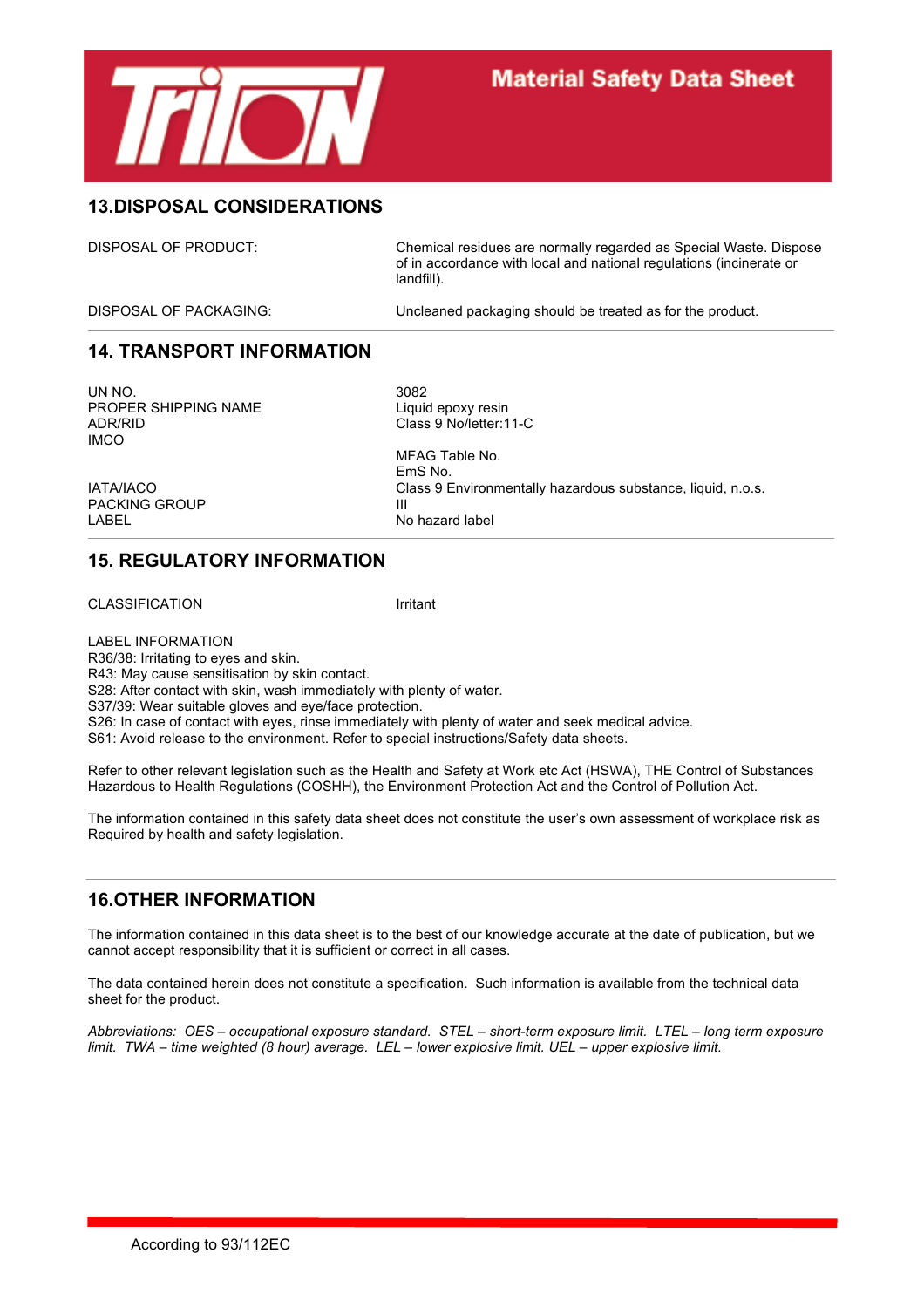

**Triton Systems** Units 3-5 Crayford Commercial Centre, Greyhound Way Crayford, Kent DA1 4HF Tel: 01322 318830 Fax: 01322 524017 www.tritonsystems.co.uk info@tritonsystems.co.uk

MSDS Ref: The Publication date<br>26/02/2002 28/05/2015 28/05/2015 26/02/2002 28/05/2015

**CORROSIVE**

# **1.PRODUCT NAME: TRISEAL - HARDENER (Part 2)**

### **2. HAZARD IDENTIFICATION**



Corrosive – Causes Burns. Harmful if swallowed. May cause sensitisation by skin contact.

| <b>3. COMPOSITION</b>                    |               |           |               |                                                                            |
|------------------------------------------|---------------|-----------|---------------|----------------------------------------------------------------------------|
| Hazardous ingredient                     | CAS No.       | Weight %  | Symbols       | <b>Risk Phrases</b>                                                        |
| Tris-2,4,6(Dimethyl amino methyl) phenol | $90 - 72 - 2$ | $< 5.0\%$ | Xn            | R22-36/38                                                                  |
| Bis(Dimethyl amino methyl) phenol        | 71074-89-0    | $< 1.0\%$ | Xn            | R22-36/38                                                                  |
| Alkylated polyamine adduct               |               | $~<$ 90%  | C (Corrosive) | R21/22.34, 42/43                                                           |
| <b>4. FIRST AID</b>                      |               |           |               |                                                                            |
| <b>CONTACT WITH SKIN:</b>                |               |           |               | Wash with plenty of soap and water. If irritation persists, obtain medical |

|                    | advice.                                                                         |
|--------------------|---------------------------------------------------------------------------------|
| CONTACT WITH EYES: | Wash out with water for several minutes and seek medical advice.                |
| INGESTION:         | Give plenty of water – if possible, charcoal slurry. Do not induce<br>vomiting. |
| INHALATION:        | Remove to fresh air. If symptoms persist, seek medical advice.                  |

OTHER INFORMATION: Treat symptomatically.

### **5.FIRE-FIGHTING MEASURES**

| SUITABLE EXTINGUISHING MEDIA: | Dry powder, fog or foam. For small fires use $CO2$ Do not use high<br>pressure water jet. |
|-------------------------------|-------------------------------------------------------------------------------------------|
| SPECIAL PROTECTIVE EQUIPMENT: | Full protective equipment. Toxic and irritant fumes may be produced.                      |

### **6.ACCIDENTAL RELEASE MEASURES**

| PERSONAL PRECAUTIONS:             | Wear suitable protective clothing appropriate to the amount<br>involved, which may include eye/face protection, PVC or<br>synthetic rubber gloves, protective footwear, overalls. Avoid<br>contact with eyes and skin. |
|-----------------------------------|------------------------------------------------------------------------------------------------------------------------------------------------------------------------------------------------------------------------|
| <b>ENVIRONMENTAL PRECAUTIONS:</b> | Do not allow to enter public sewers and watercourses.<br>If this cannot be avoided, inform the appropriate authority.                                                                                                  |
| CLEAN-UP PROCEDURES:              | Absorb in dry sand or earth or similar absorbent and shovel into a<br>suitable closed container for disposal according to item 13.                                                                                     |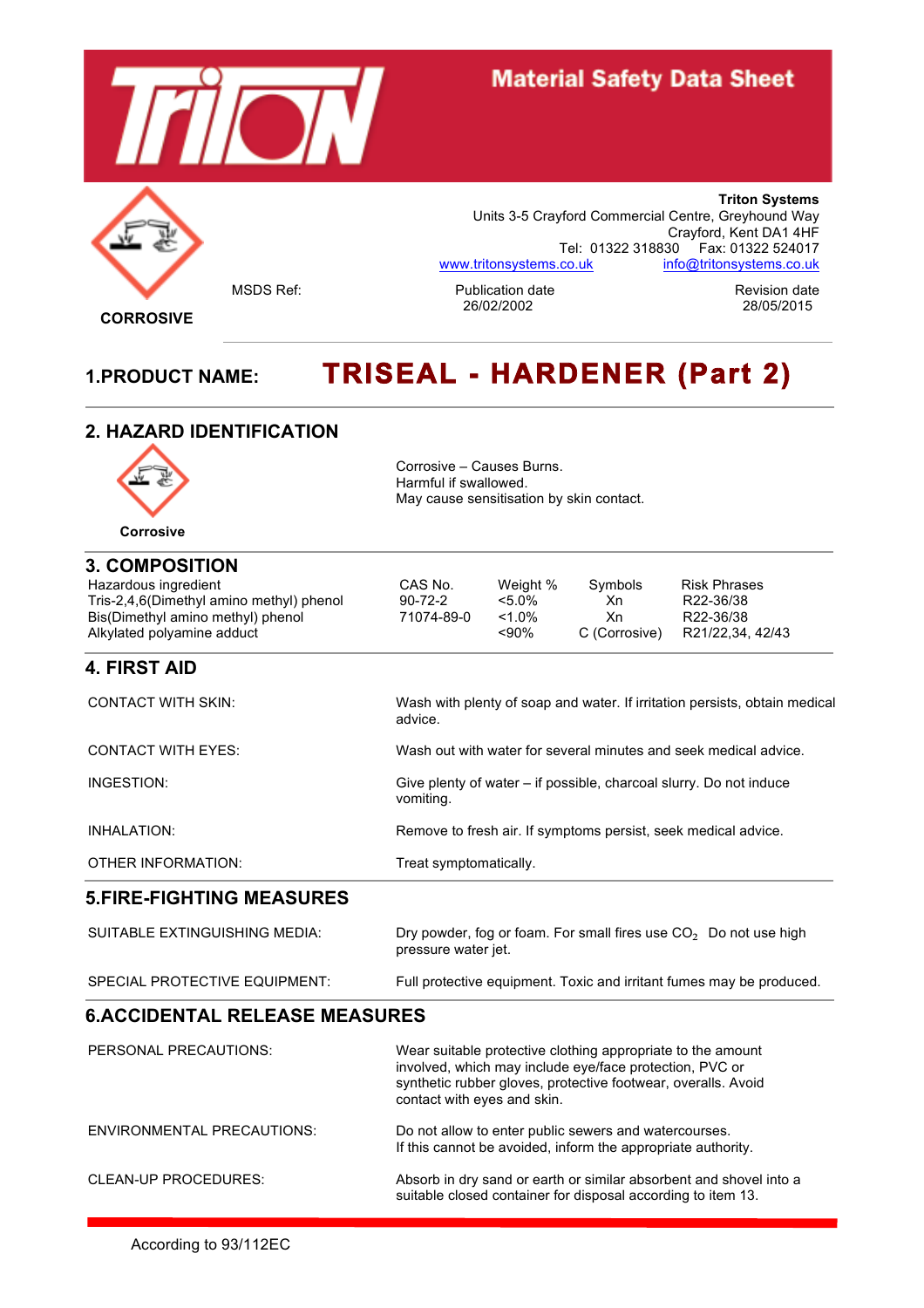

### **7.HANDLING AND STORAGE**

HANDLING PRECAUTIONS: Ensure adequate ventilation in work areas. Keep away from sources of ignition – no smoking. Avoid contact with eyes and skin. Avoid inhaling vapour, ensure good ventilation.

STORAGE INFORMATION: Keep containers tightly closed in a cool place, out of direct sunlight. Keep stored well ventilated. Keep away from food and feeding stuffs.

### **8.EXPOSURE CONTROLS/PERSONAL PROTECTION**



Wear protective clothing, including eye protection and PVC or synthetic/rubber gloves. Wash hands and exposed skin before meals and after work. Do not eat, drink or smoke whilst handling the product.

EXPOSURE LIMITS None prescribed in EH40

### **9.PHYSICAL AND CHEMICAL PROPERTIES**

| Appearance                  | Brown Liquid  | Oxidising<br>Properties      | <b>None</b>                                          |
|-----------------------------|---------------|------------------------------|------------------------------------------------------|
| Odour                       | Amine-Like    | Vapour Pressure              | $<$ 8 hpa @ 25 $\degree$ C                           |
| pH                          | >7 (in water) | Relative density             | $1.01(25^{\circ}C)$                                  |
| <b>Boiling Point</b>        | Decomposes    | <b>Bulk density</b>          | Not Relevant                                         |
| <b>Melting Point</b>        | Not Relevant  | <b>Viscosity</b>             | No data                                              |
| <b>Flash Point</b>          | >100°C (CC)   | Solubility                   | Partially miscible<br>with water                     |
| Autoignition<br>temperature | No data       | <b>Partition Coefficient</b> | No data                                              |
| Explosive properties        | No data       | Other data                   | Avoid contact with<br>strong acids and<br>oxidizers. |

| Oxidising<br>Properties      | None                                                 |
|------------------------------|------------------------------------------------------|
| <b>Vapour Pressure</b>       | <8 hpa @ 25°C                                        |
| Relative density             | 1.01 $(25^{\circ}C)$                                 |
| <b>Bulk density</b>          | Not Relevant                                         |
| <b>Viscosity</b>             | No data                                              |
| Solubility                   | Partially miscible<br>with water                     |
| <b>Partition Coefficient</b> | No data                                              |
| Other data                   | Avoid contact with<br>strong acids and<br>oxidizers. |

### **10.STABILITY/REACTIVITY**

STABILITY: STABILITY: Stable under normal conditions of use.

| CONDITIONS TO AVOID: | High temperatures, formation of aerosols, static discharges. |
|----------------------|--------------------------------------------------------------|
| MATERIALS TO AVOID:  | Strong oxidising agents, acids and bases.                    |

### **11.TOXICOLOGICAL INFORMATION**

LD (rat, oral): > 5000mg/kg (by calculation). Eye irritation (rabbit): corrosive. Skin irritation (rabbit): corrosive.<br>
50

Dermal sensitisation (guinea pig): sensitiser

| <b>12.ECOLOGICAL INFORMATION</b> |                                                                             |
|----------------------------------|-----------------------------------------------------------------------------|
| MOBILITY:                        | Likely to be mobile in soil.                                                |
| DEGRADABILITY:                   | Readily biodegradable.                                                      |
| ACCUMULATION:                    | There is little potential for bioaccumlation. Biomagnification is unlikely. |
| ECOTOXICITY:                     | Harmful to aquatic organisms:                                               |

According to 93/112EC